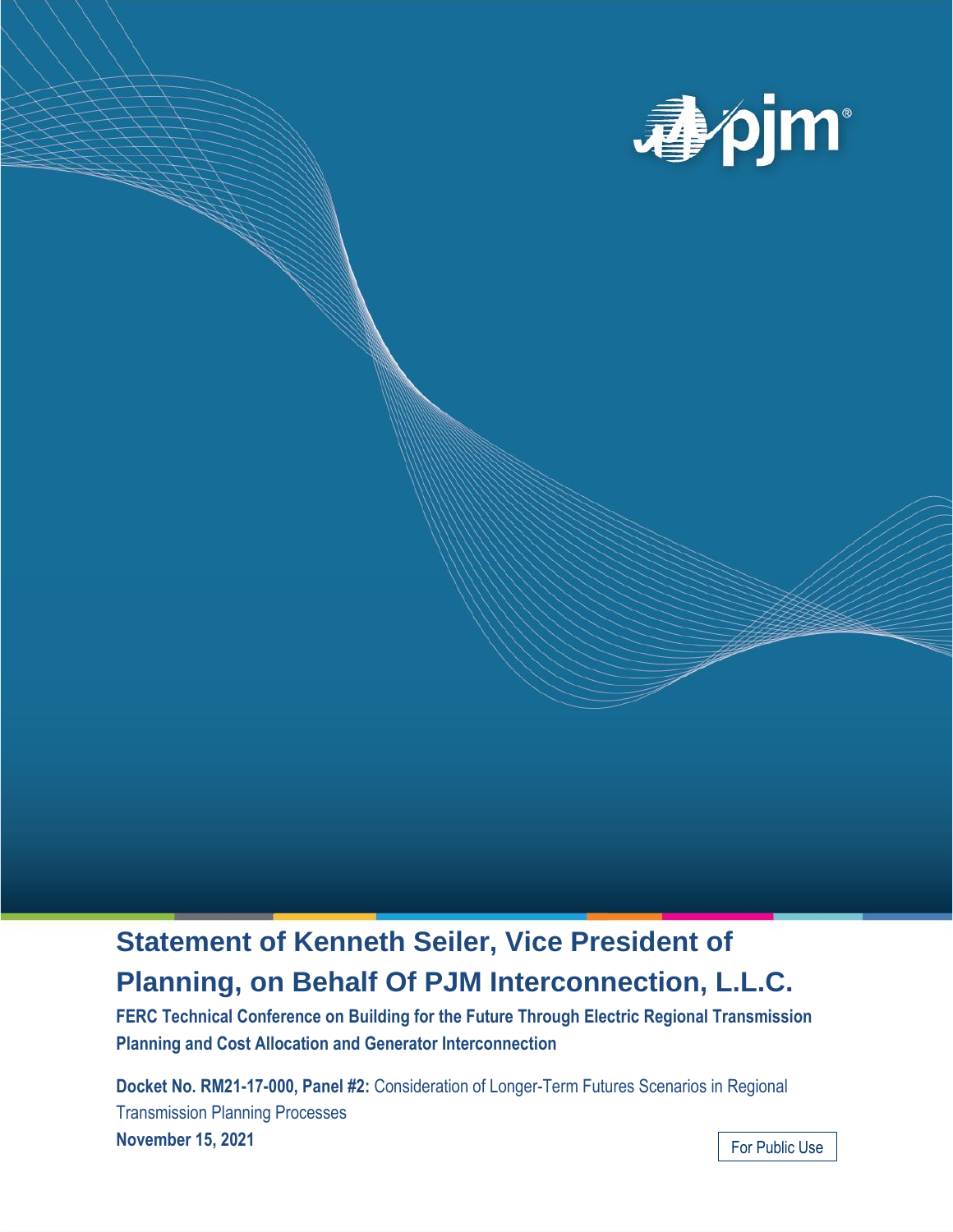

On behalf of PJM Interconnection, I appreciate the opportunity to participate on this panel to share PJM's perspective on the issue of long-range planning raised in the Commission's Advance Notice of Proposed Rulemaking (ANOPR) – *Building for the Future*.

My name is Ken Seiler. I currently serve as Vice President of Planning for PJM. I have attached to this testimony my background and work history in the industry. As part of my work for PJM, I am responsible for activities related to resource adequacy, generation interconnection, and regional and interregional transmission planning, including the development of the Regional Transmission Expansion Plan (RTEP).

From its inception, the PJM planning process has had both a short-term and long-range planning component. PJM's published RTEP includes a fifteen-year forward-looking forecast and analysis of transmission system needs. Such a forward-looking approach was necessary at the time so that PJM could meet an annual load growth (both real and projected) of over two percent and ensure the reliability of the transmission system. This need formed the basis for PJM to direct the building of a number of multi-state high voltage transmission lines, each of which helped to resolve what was, if not addressed through new generation or demand response, projected to be continued reliability issues and congestion across the PJM West to East interface. Those lines included:

- Trans-Allegheny Interstate Line (TRAIL): An approximately 200-mile 500kV line traversing from Southwestern Pennsylvania to West Virginia to Northern Virginia, which substantially alleviated both actual and projected increases in congestion in the Baltimore/Washington D.C. area;
- Susquehanna/Roseland Line: A 45-mile 500 kV line spanning portions of Pennsylvania and New Jersey that substantially alleviated both actual and projected increases in congestion in the Northern New Jersey area; and
- Carson-Suffolk Line: A 59.6-mile 500 kV line in southeastern Virginia that helped to alleviate constraints and allow "bottled" nuclear generation to become more available to serve customers in the Tidewater areas of Virginia

There is no doubt that the impact of low load growth, combined with policy decisions to decarbonize the grid, has led fossil fuel generation units to retire. The planning process has had to shift its focus to address near-term reliability issues resulting from these occurrences. Moving forward, although PJM can forecast "at risk" generation, it may be risky to consumers to order construction of new transmission based on a simple future prognostication that generation might retire. For example, we have seen generator units submit retirement notices and then reverse their decision. Moreover, we need to be conscious not to let the planning process effectively preempt market decisions by ordering transmission facilities that would create a "self-fulfilling prophecy" of ensuring that the generation unit was no longer economic. On the other hand, PJM believes that there *is* value in planning forward based on a clear record of future customer trends and needs along with policy developments.

To find the "sweet spot" between simply usurping the role of the market and engaging in a form of integrated resource planning disguised as transmission planning on the one hand, and not taking into account longer-term customer needs and policy trends on the other hand, PJM set forth in its Initial Comments in this docket a concept of developing a 15 year forward Master Plan with appropriate reviews by planners and regulators at regular intervals.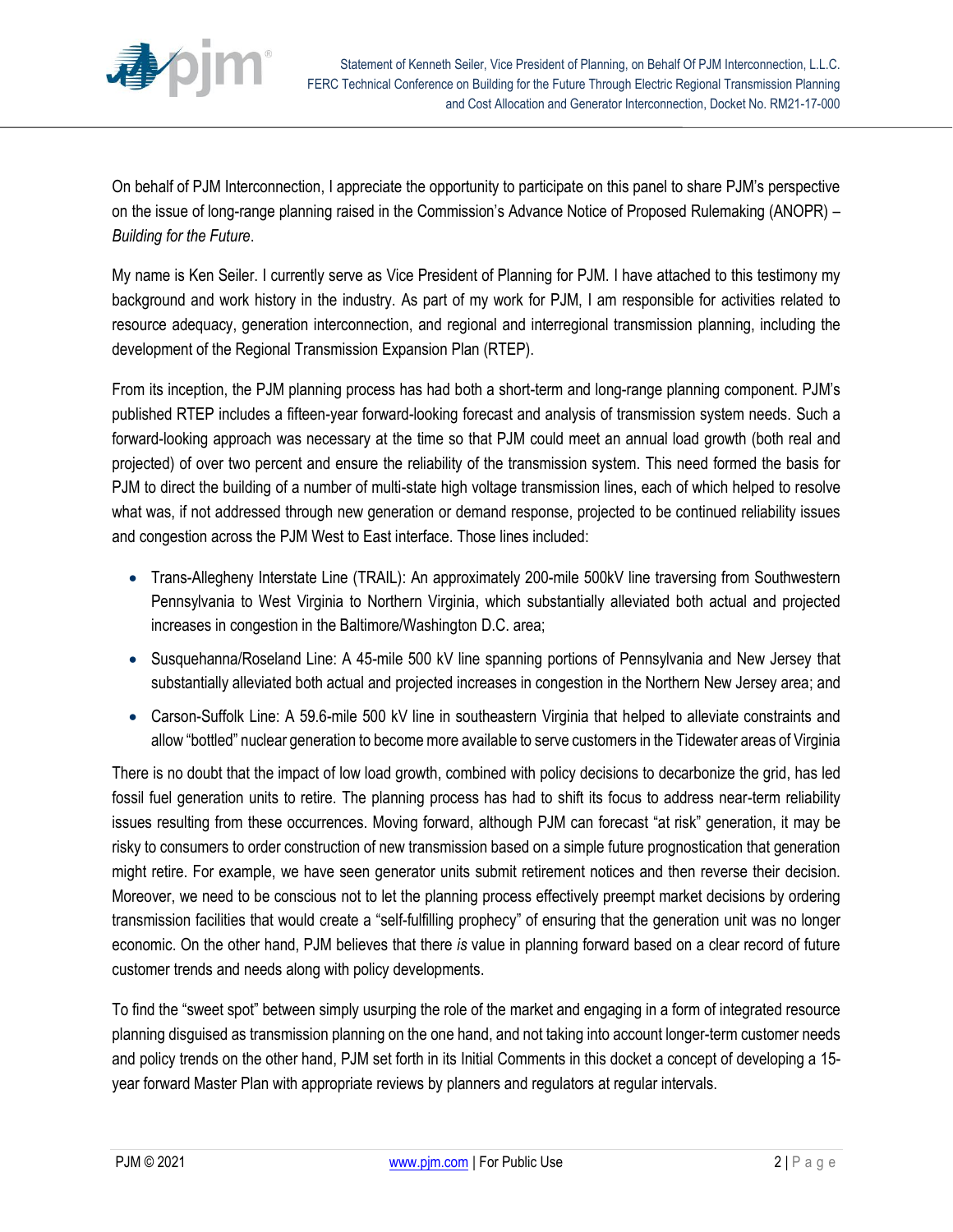

As proposed, the Master Plan would be developed using:

- Scenario planning combined with a probabilistic analysis to analyze future scenarios and transmission needs associated with those future scenarios; and
- Development of a clear record of customer trends and needs, through confidential surveys and other means, to clearly document the purchasing plans of customers as diverse as those entering into long-term power purchase agreements to meet corporate sustainability for customers looking to develop distributed resources through municipal or private aggregation.

We would urge the Commission to provide support for requiring this kind of initiative by all planning authorities with the specific details to be addressed in individual compliance filings.

Although the Master Plan concept is one element of reform that PJM believes would promote the Commission's goals, PJM urges the Commission to not simply dictate the development of such plans without first addressing the following three very difficult, but fundamental, implementation questions:

- **1 |** After all the scenarios are laid out, *who decides* which scenario (or set of scenarios) should be chosen by the RTO as the basis to order construction of new transmission?
- **2 |** Once the final decisionmaker is identified, *what criteria* should be used to determine whether the chosen scenario is the one upon which customer money should be pledged in the form of new transmission?
- **3 |** What kind *of regulatory affirmations and processes* can be established along the way to course-correct for changing circumstances without running the risk of prudence reviews, growing abandonment costs and the difficulties of withdrawing a previously approved transmission line where siting and the exercise of eminent domain may well be underway?

PJM's Master Plan concept attempts to address the criteria issue (listed as Question #2 above) by having the transmission planner develop a clear and transparent record of customer needs and trends rather than having the transmission planner choose a specific policy outcome.

Additionally, PJM's proposal for regulatory affirmation at the eight-year mark is designed to address Question #3 regarding how best to establish clear provisions to course-correct. But the "who decides" issue (listed as Question #1 above) remains an issue that is particularly challenging especially in a multistate regional transmission organization (RTO), like PJM, where state policy choices may differ. We humbly suggest that this Commission, given its statutory charge to oversee planning to meet the needs of load serving entities per Section 217 of the Federal Power Act, should have that responsibility – but only after taking into account all of the views of states and stakeholders and the expert analysis of the independent planning authorities.

Unfortunately, some of the ANOPR comments focus on mandating 15-, 20- or even 30-year forward planning without answering any of the above questions. The ground is littered with past transmission projects that were developed around well-intended future forecasts that were proven not to be long lasting due to changing conditions. For example, 16 years ago in Docket No. AD05-3-000, this Commission sent a clear signal of its interest in developing regional transmission solutions to: